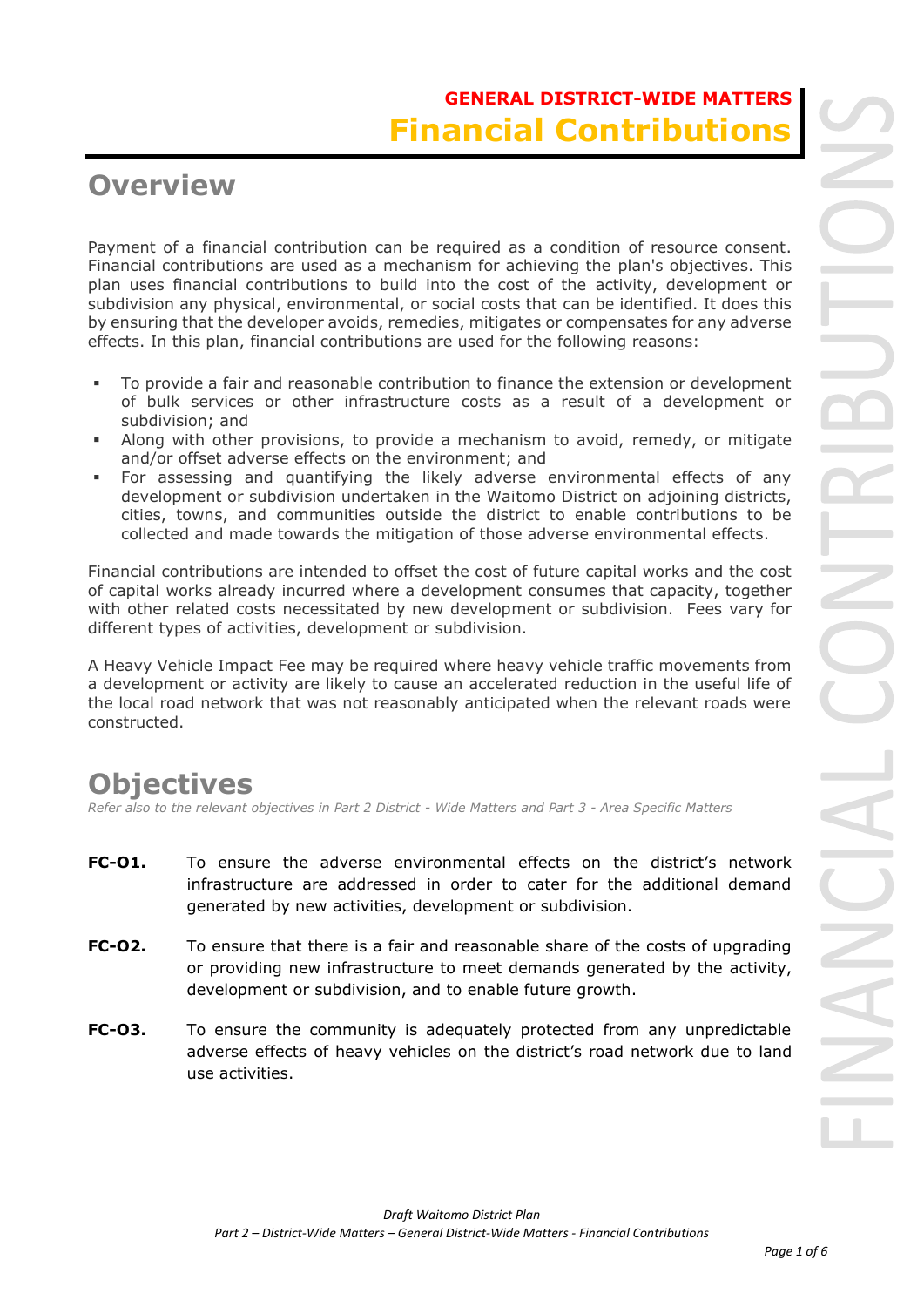### **Policies**

*Refer also to the relevant policies in Part 2 District - Wide Matters and Part 3 - Area Specific Matters*

- **FC-P1.** The adverse environmental effects of development or subdivision that can be addressed by requiring a financial contribution, must be clearly identified at the planning and consenting stage of the development or subdivision.
- **FC-P2.** To ensure that planned growth is adequately financed by taking financial contributions in advance of Waitomo District Council undertaking infrastructure works for Council provided infrastructure.
- **FC-P3.** In circumstances where Waitomo District Council has already undertaken capital expenditure on its infrastructure networks, the capacity of those infrastructure networks which is consumed by a proposed development or subdivision must be recovered by taking financial contributions.
- **FC-P4.** Requiring payment of the total cost of new and off site infrastructure associated with the development or subdivision, including linkages, where the additional infrastructure is required solely to serve the proposed development or subdivision.
- **FC-P5.** Requiring a contribution towards any previous upgrading of off-site infrastructure when a new development or subdivision will utilise installed infrastructure capacity.
- **FC-P6.** Ensuring that the amount of financial contribution required reasonably reflects the cost of avoiding, remedying or mitigating the adverse effects.
- **FC-P7.** A heavy vehicle impact fee will be required where an activity or development creates adverse effects on the district's road network which:
	- 1. Requires the construction or upgrading of any routes or other infrastructure for vehicles and pedestrians off the site; and/or
	- 2. Generates increases in heavy traffic which are likely to lead to infrastructure renewal being required earlier than planned in Waitomo District Council's Long Term Plan.

# **Rules**

These rules apply to any activity requiring a resource consent under this plan, and for the avoidance of doubt, the rules also apply to any activity requiring a resource consent due to failing to comply with any performance standard of this plan.

These rules specifically relate to financial contributions towards the provision and future operation of network infrastructure owned and/or operated by Waitomo District Council, a Council Controlled Organisation or for roading and transport, and for any adjoining Territorial Local Authority and/or the New Zealand Transport Agency (NZTA).

Financial contributions must be determined in accordance with the provisions of these rules. All financial contribution calculations are exclusive of Goods and Service Tax (GST). GST will apply to all financial contributions at the prevailing rate.

Refer to the subdivision chapter for rules related to vesting land in Council ownership.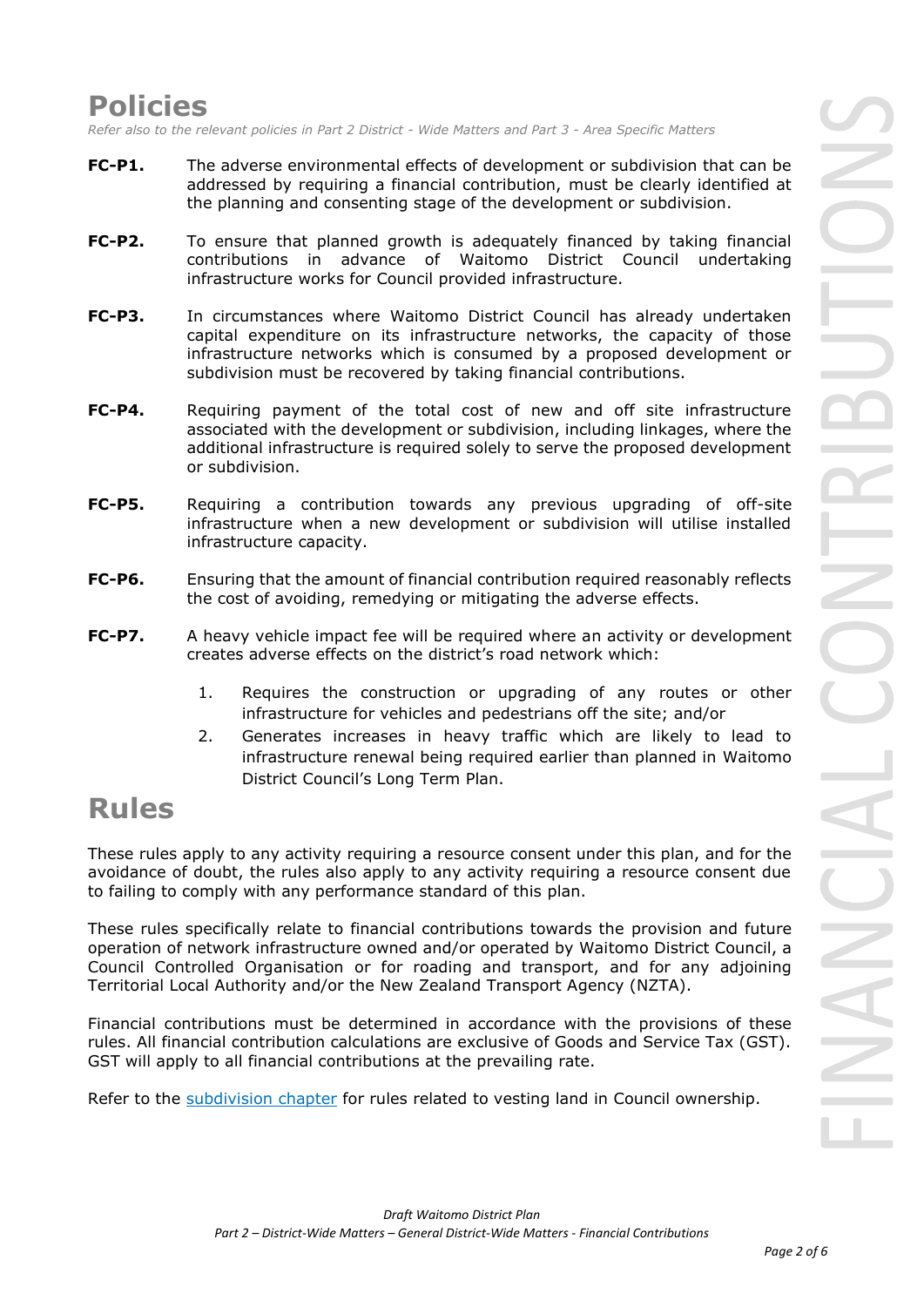#### **FC - Table 1 - Activities Rules**

*There are no Activities Rules*

#### **FC - Table 2 - Performance Standards**

| The following rules apply to all zones, all roads and new roads approved by resource consent |                                                                                                                   |  |  |  |
|----------------------------------------------------------------------------------------------|-------------------------------------------------------------------------------------------------------------------|--|--|--|
| FC-R1.                                                                                       | <b>Reticulated water services</b>                                                                                 |  |  |  |
|                                                                                              | These rules apply to a development or subdivision that seeks to connect to Council's water reticulation services: |  |  |  |

- 1. Council will require the payment of a financial contribution where a development or subdivision located outside Council's reticulated water supply area seeks to connect, and Council approves such a connection.
- 2. The maximum amount of financial contribution that will be taken for connection to a water supply system in a Council reticulated water supply area must be the greater of:

#### **EITHER**

 $$A \times [B / [B + C]]$ 

#### **Where:**

- A = the replacement value of the specific water reticulation system after adjustment for capital expenditure in this activity at the time the connection is sought.
- $B =$  the number of residential equivalent connections to be added to that reticulation system where:

 $\leq$  20mm nb diameter connection = 1 residential equivalent connection

32mm nb dia connection = 3 residential equivalent connections

50mm nb dia connection = 10 residential equivalent connections

75mm nb dia connection = 14 residential equivalent connections

100mm nb dia connection = 25 residential equivalent connections

150mm nb dia connection = 56 residential equivalent connections

 $C =$  the total number of existing connections to that water reticulation system.

#### **OR**

The total assessed cost of providing additional water supply capacity (including the additional cost of abstraction, treatment, storage and reticulation) in the water reticulation system needed to service the development or subdivision.

- 3. A financial contribution under Rules FC-R1.1 and FC-R1.2 must be calculated, either at the time of:
	- (a) Subdivision, in which case a financial contribution calculated must be paid prior to Council issuing any certificates under either Section 223 or 224 of the Act; or
	- (b) Resource consent, in which case a financial contribution calculated must be paid as a condition of that consent, and prior to the activity commencing.

#### *Notes:*

- *1. The replacement value of a Council reticulation system in a reticulated water supply area is the valuation reported in or supporting the most recent Council Annual Report.*
- *2. The financial contributions for reticulated water services will not be levied on development or subdivision located within Council's reticulated water supply areas.*
- *3. The financial contributions for reticulated water services exclude the cost of connection to a water reticulation system or the cost of water reticulation within the development or subdivision.*
- *4. Once a development or subdivision is physically connected to a Council water reticulation system, it is deemed to be part of that water reticulation system.*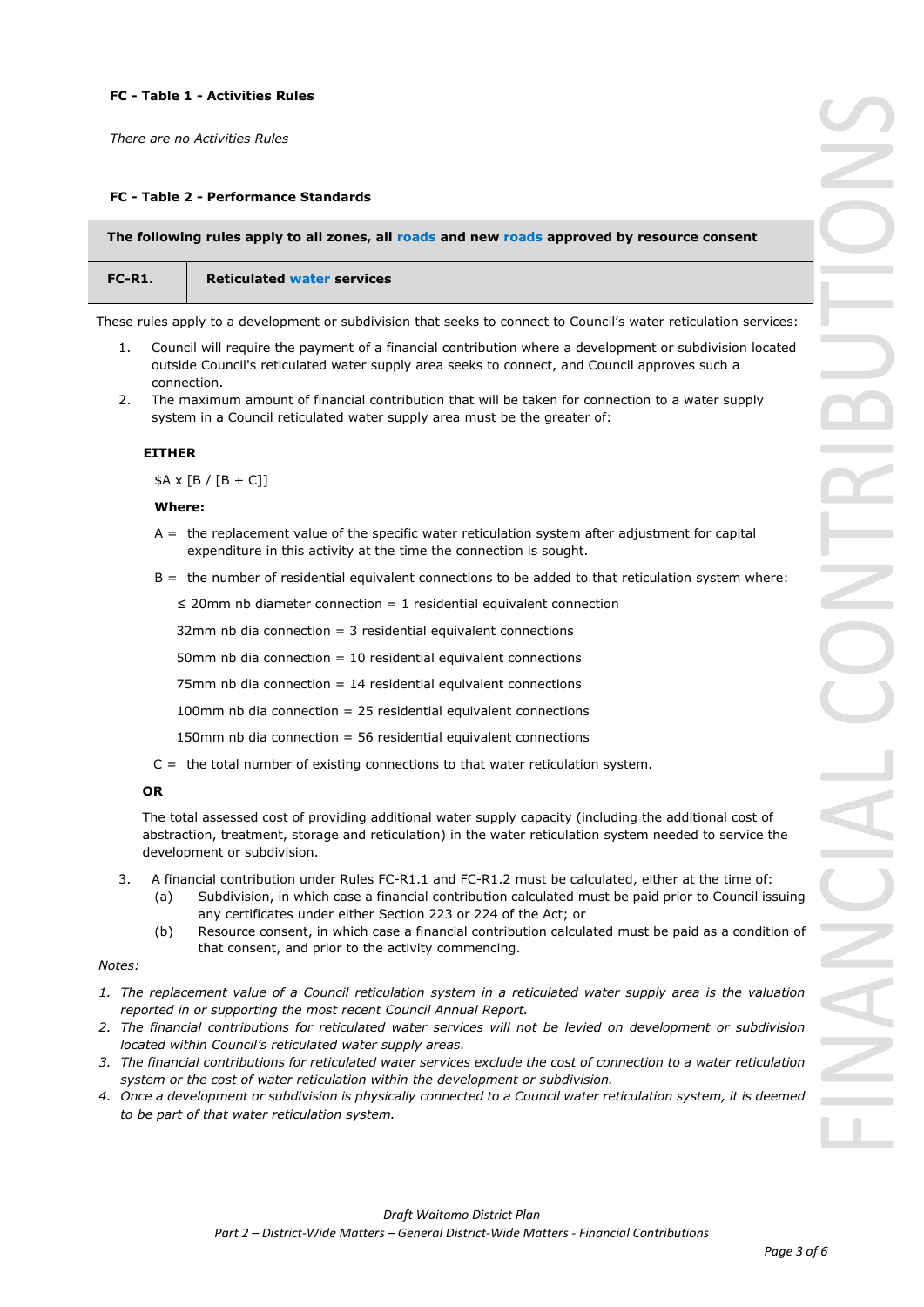| $FC-R2.$  | <b>Wastewater collection services</b>                                                                                                                                                                                                                 |
|-----------|-------------------------------------------------------------------------------------------------------------------------------------------------------------------------------------------------------------------------------------------------------|
| services: | These rules apply to a development or subdivision that seeks to connect to Council's wastewater collection                                                                                                                                            |
| 1.        | Council will require the payment of a financial contribution where a development or subdivision located<br>outside any of Council's reticulated wastewater service areas seeks to connect, subject to Council<br>having wastewater disposal capacity. |
| 2.        | The maximum amount of financial contribution that will be taken for connection to a service network<br>system in a Council wastewater service area must be the greater of:                                                                            |

#### **EITHER**

 $$A \times [B / [B + C]]$ 

#### **Where:**

- A = the replacement value of the specific wastewater system after adjustment for capital expenditure in this activity at the time the connection is sought.
- B = the number of residential equivalent connections to be added to that reticulation system where:

 $\leq$  100mm nb diameter gravity connection = 1 residential equivalent connection

150mm nb dia gravity connection  $=$  3 residential equivalent connections

200 mm nb dia gravity connection  $= 10$  residential equivalent connections

 $C =$  the total number of existing connections to that wastewater system.

#### **OR**

The total assessed cost of providing additional wastewater system capacity (including the additional cost of storage, pumping, transportation, processing and disposal) to the wastewater system needed to service the development or subdivision.

- 3. A financial contribution under Rules FC-R2.1 and FC-R2.2 must be calculated, either at the time of:
	- (a) Subdivision, in which case a financial contribution calculated must be paid prior to Council issuing any Certificates under either Section 223 or 224 of the Act; or
	- (b) Resource consent, in which case a financial contribution calculated must be paid as a condition of that consent, and prior to the activity commencing.

#### *Notes:*

- *1. The replacement value of a Council wastewater system in a wastewater service area is the valuation reported in or supporting the most recent Council Annual Report.*
- *2. The financial contributions for wastewater services will not be levied on development or subdivision located within a Council wastewater service area.*
- *3. The financial contributions for wastewater services exclude the cost of connection to a wastewater system or the cost of sewerage within the development or subdivision.*
- *4. Once a development or subdivision is physically connected to a Council wastewater system, it is deemed to be part of that wastewater system.*

| $FC-R3.$ | <b>Stormwater services</b> |  |
|----------|----------------------------|--|
|----------|----------------------------|--|

These rules apply where a development or subdivision seeks to connect to Council's consented stormwater services:

- 1. Council will require the payment of a financial contribution where a development or subdivision located immediately outside any of Council's reticulated stormwater systems seeks to connect, subject to Council having the necessary resource consent to discharge.
- 2. The maximum amount of financial contribution that will be taken for connection to an existing Council stormwater system must be the greater of:

#### **EITHER**

 $$I \times [J / [J + K]]$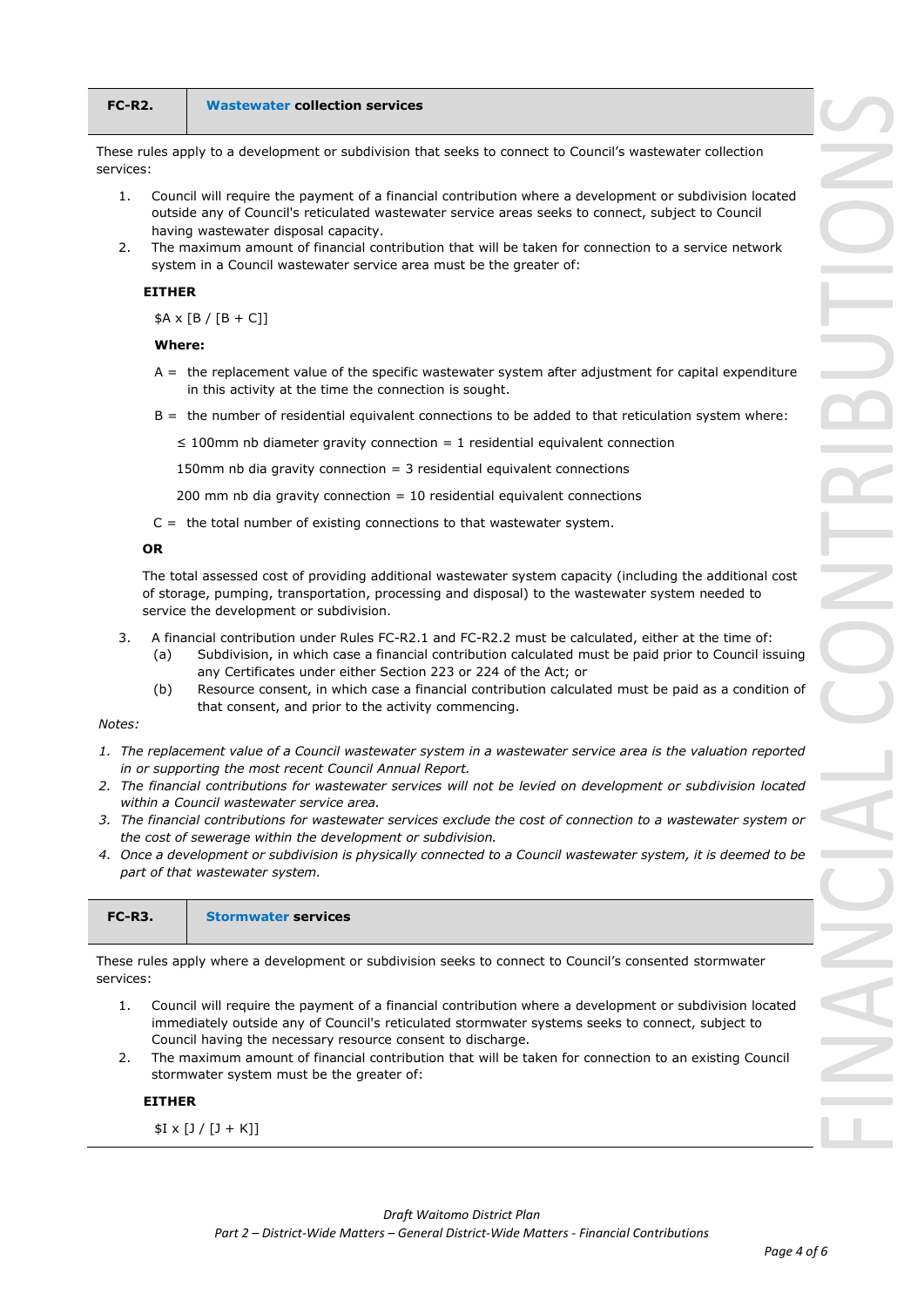#### **Where:**

- I = the replacement value of the relevant stormwater system after adjustment for capital expenditure in this activity at the time the connection is sought; and
- J = the gross area of the development measured in hectares; and
- $K =$  the gross area served by the relevant stormwater system excluding the activity.

**OR**

The total assessed cost of providing additional stormwater system capacity (including the additional cost of stormwater retention, pumping, transportation, processing, disposal and resource consent variation costs) needed to service the activity.

- 3. A financial contribution under Rules FC-R3.1 and FC-R3.2 must be calculated, either at the time of:
	- (a) Subdivision, in which case a financial contribution calculated must be paid prior to Council issuing any Certificates under either Section 223 or 224 of the Act; or
	- (b) Resource consent, in which case a financial contribution calculated must be paid as a condition of that consent, and prior to the activity commencing.

#### *Notes:*

- *1. The replacement value of a Council stormwater system is the valuation reported in or supporting the most recent Council Annual Report.*
- *2. The financial contributions for stormwater services will not be levied on development or subdivision located within a Council stormwater service area.*
- *3. The financial contributions for stormwater services exclude the cost of physical connection to a stormwater system or the cost of stormwater infrastructure within the development or subdivision.*
- *4. Once a development or subdivision is physically connected to a Council stormwater system, it is deemed to be part of that stormwater system.*

| $FC-R4.$ | <b>Road corridor services</b> |  |
|----------|-------------------------------|--|
|          |                               |  |

These rules apply to a development or subdivision that gives rise to increases in vehicular and/or pedestrian traffic:

- 1. Council will require as part of a subdivision or development the payment of a financial contribution. A financial contribution will be payable where infrastructure for vehicles and pedestrians that is located off the site of the activity that is subject to consent:
	- (a) Requires construction, upgrading or improving; and
	- (b) The funding of the required works has not, for any reason, been fully or adequately provided for by other funding instruments available to Council; and
	- (c) Where a development or subdivision will, or is likely to, adversely affect existing or proposed public roads managed by a road controlling authority other than Council, financial contributions will at Council's sole discretion and with appropriate justification, and in consultation with the appropriate road controlling authority, be assessed and used as though the road controlling authority was Council.
- 2. The maximum amount of financial contribution for road corridor services that will be taken must be determined on the basis of the following formula:

#### $$F X [G / [G + H]]$

#### **Where:**

- F = the assessed total cost of constructing, upgrading and/or improving traffic and/or pedestrian routes (including land purchases) as a consequence of the development.
- G = the average annual assessed volume of vehicular traffic measured in vehicles per day directly attributable to the development.
- H = the average annual assessed volume of vehicular traffic measured in vehicles per day currently using routes that will require constructing, upgrading and/or improving as a consequence of a development.
- 3. A financial contribution under Rules FC-R4.1 and FC-R4.2 must be calculated, either at the time of: